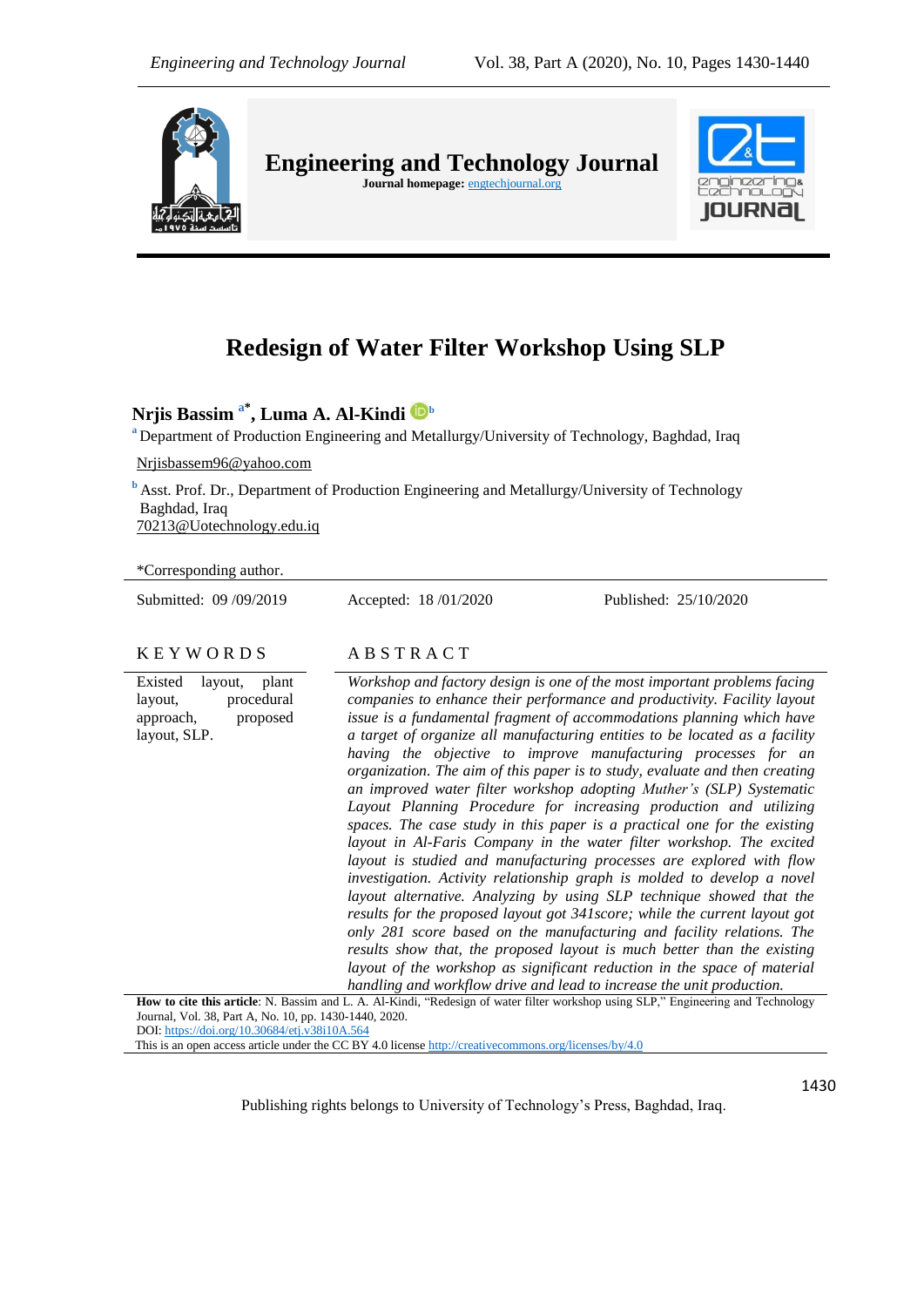## **1.INTRODUCTION**

The most vital element that affects proficiency of a production process is the facilities layout. To get an appropriate layout, the following goals and principles must be taken into design consideration, for example, safety factors, space necessities, budget, and communication. Layout improvement raises utilization of machines that increases machining capability for the workshop. Relatively, the organization often feels the necessity of redesigning plant layout even though it looks that work is running well in the company. One of the causes for designing a new plant may be improving the performance of the present plant [1]. The facility of design layout controls the virtual position of sections and machineries in the workshop aiming to maximize effectiveness and facility organization to decrease material handling budgets [2]. Long distance travelled from department to department causes the worker to take more time to complete a product. From the material flow of several products, the worker has to walk from one department to another several times before getting the finished goods. The repetition of long-distance movement from a department to another is a sign of poor layout planning. Therefore, a better solution for the layout planning could minimize waste caused by poor layout problem should be proposed [3]. Facility layout design includes a regular physical arrangement of different sections, workplaces, machines, tool, storage areas and common areas in a manufacturing industry [4]. Facility arrangement is highly important in industrial process because of their effect on accomplishing an efficient product produce. Suitable examination of Facility Design Layout might develop performance of manufacture shop and reduce bottleneck amount; reduce handling of material price, decreases time idleness, increase productivity and employment utilization, tool and area. Basic manufacturing Layout Planning is implemented to a systematic layout planning (SLP) technique that presented step-to-step of workshop design starting with inputs and actions to be evaluated for workshop layout. This technique offers proposed layout which develops product production within the workshop. Traditionally, facilities layout problem FLP structures two procedures; quantitative and qualitative. Qualitative procedure intends for maximization of nearness scores rating among the work centers or sections constructed to the nearness task resulting from the relationship chart whereas quantitative procedures intends to minimization of overall handling of material budgets among sections created on the distance task [5]. So, the goal of this research is to study water filter workshop based on qualitative systematic layout planning technique (SLP), to reduce distance and increase production.

## **2. LITERATURE REVIEW**

The most related studies to the redesign layout subject are as follows:

1431 Shewale et al. [6], work on the goal of their research to evaluate workshop layout of compressor production adopting (SLP) Systematic Layout Planning technique for growing efficiency. Their problem under study performs calculation of quantity of apparatus's and tools in compressor manufacture in details for studying the workshop layout. Designing for a novel layout is performed and compared with the current layout. The SLP technique presented that the novel workshop layout expressively reduces the space of the movement of material from supplies till send [6]. Singh and Manderas (, in their paper study the manufacture workshop layout of Can production and the implementation of SLP steps as a technique for solving the production workshop layout problem. (SLP) technique is adopted to propose two alternative manufacturing layouts for workshops and to compare the proposed layout with the current layout in their performance taking into consideration the flow distance of material, moving time, and moving budget. The suggested approach is showed to be an applicable for determining manufacturing workshop layout design within a practical example. Results displayed that the manufacturing flow distance is reduced from 389.7 meter to 311.2 meter and 360.6 meter. The moving period can be decreased from 901 sec. to 750 sec. and moving budget is decreased to 2.98 and 2.19 Birr from 3.17 Birr for every movement resulting growing in the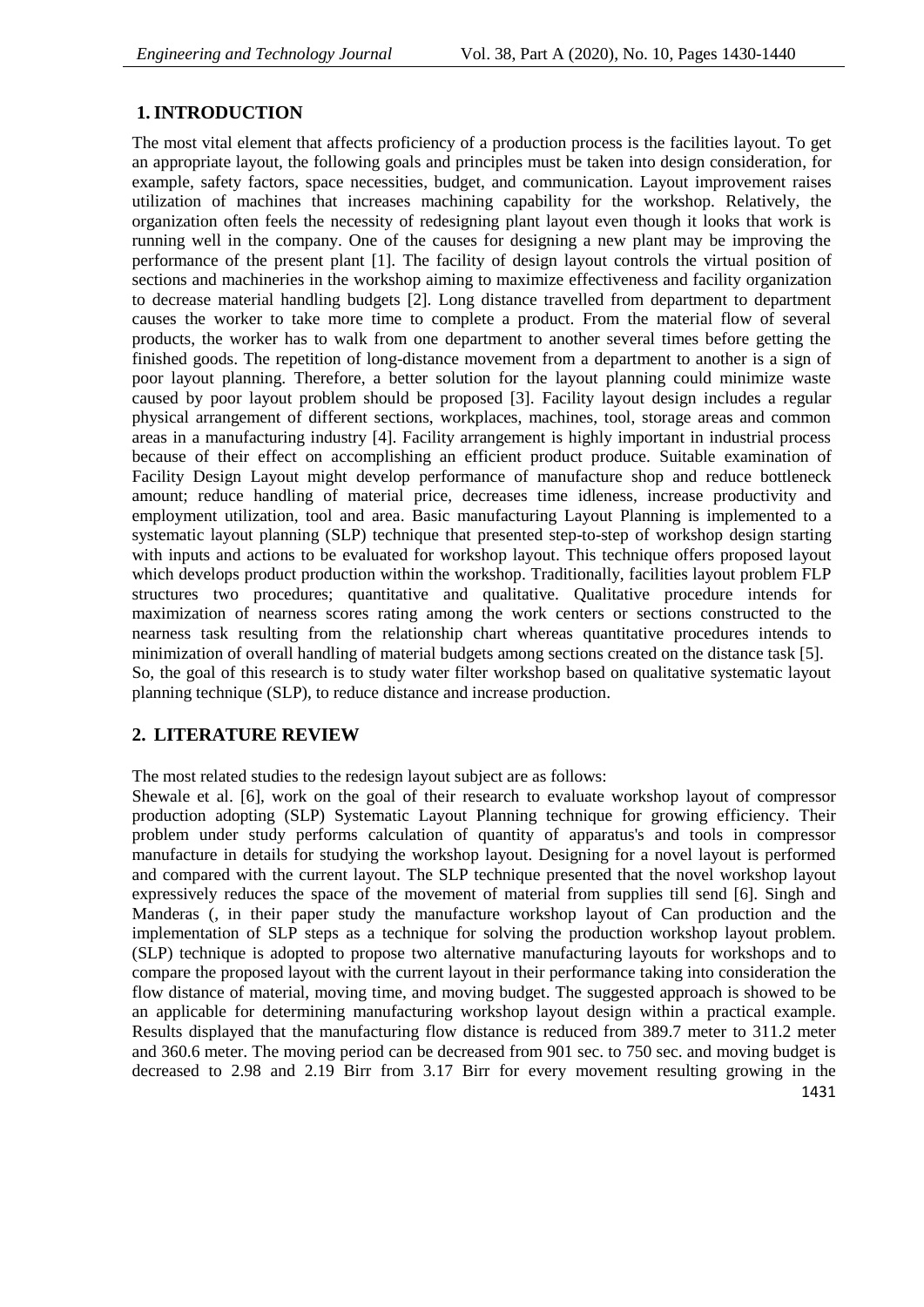productivity [7]. Chen et al (2016), in their paper adopt the (SLP) technique for improving design layout for H Firm, and comparing non optimized layout structure with an optimized one for quantitative and qualitative investigation aspect adopting Analytic Hierarchy Process technique. Results display that applying SLP technique in H firm, might improve its workshop capability layout and efficiency [8]. Wen and Bai (2015), in their paper introduces an investigation of logistics abilities layout of Production Company with the implementation of Intuitionistic Fuzzy Sets (IFSs) to make an assessment to improve abilities of layout problem logistics. For their work, (SLP) is used to design the best position of warehouses and determine the logistics facilities. However, the full valuation of manufacturing logistics abilities layout is good (g), an ideal spatial to enhance logistics productivity is existed. Consequently, they suggested a novel enhanced logistics abilities layout. Applying production company, an enhanced logistics abilities layout is gained, the carriage become more free, waiting period is decreased and cost of logistics is reduced thus [9].

## **3. THEORETICAL BACKGROUND**

The theoretical background conducted in this research is explaining the concept of plant and work shop layout as well as explaining the concept of systematic layout planning and how to be applied in this research

#### *I. Plant and Work Shop Layout, purposes and principles*

In a production institution, a manufactured work occupies maximum time for traveling and waiting. It is essential to have appropriate layout and appropriate scheduling technique, to decrease this traveling and waiting time of works/items. Workshop layout starts with design workshop structure location to go up to the position and machine work table movement [10]. Plant layout of a manufacturing institution plays a vital character in logical management which is defined as "Plant layout is a systematic and effective well-designed organization for different sections, machineries, tools, apparatus with other supports services of an industrial association that may enable horizontal processing of the proposed and assumed product for best efficiency, most effectiveness and greatest economical style within minimum possible period" [11]. Bottlenecks and topics of overcrowdings must be removed, to enable raw-material and semi-finished products to be transferred faster from a workplace to another [12]. Major objectives of well plant layout are [13]: 1) Facilitate manufacturing process, 2) Minimize material handling, 3) Active use of employers, machine and area, 4) Stream line the flow of material through divisions of plants, 5) Flexibility of manufacturing operations and arrangements, 6) To provide employee convenience, safety and comfort, 7) To make supervision easier and efficient and 8) Provide satisfaction to all concerned .The main criteria for assessing any layout will be the: minimizing of material handling (MH) prices. MH price components: decrease of MH equipment, flexible operating prices, and employment expenditures. As well, MH prices are typically directly proportional to: (a) The regularity of movement of material, and (b) The distance over which material is moving. The main principles of plant layout are [14]

1. The norm of merger: Well layout joins employment, material, machineries and auxiliary facilities with others for getting best use of resources and most efficiency.

2. The norm of least distance: Aims to disturb for the lowest travel of employment and materials. Services are organized to enable the employment and materials to move the whole distance as lowest and as far as probable straight line.

3.The norm of plant utilization: Well layout uses all vertical and horizontal space effectively. The height as a third dimension is also to be used effectively.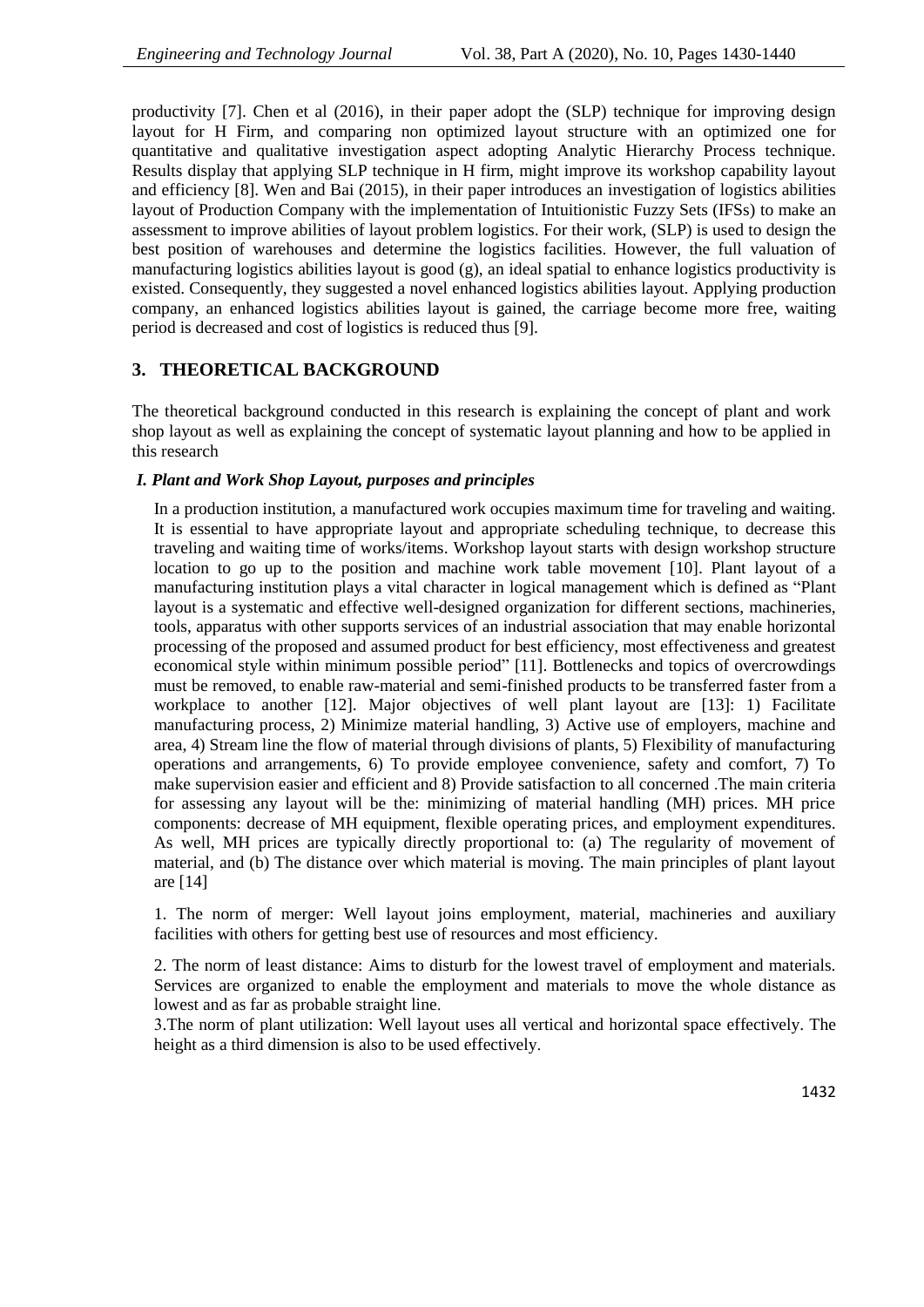4. The norm of smooth stream: Well layout makes the materials to transfer in frontward path towards the accomplishment step without any interrupted.

5. The norm of high flexibility: Well layout can be changed with minimum time. And cost.

6. The norm of safety, security and confidence: Well layout gives due attention to labors care,

gratification and protections to the workshop and machinery in contradiction of fire, robbery… etc.

7. The norm of least handling: Well layout decreases handling of material to the lowest.

#### *II. Systematic Layout Planning (SLP)*

SLP is a procedure used to organize any workshop in a company by spotting two zones having high rate with logical relations closeness. This procedure licenses fastest material stream in producing the product in its least price with minimum quantity of movement [15]. SLP is a systematized technique to plan a layout. SLP includes steps; depend on classifying conventions, score, then imagining the fundamentals of layout planning [16]. The procedure combines numerical dimension for materials handling with nonflow contemplations like sound, smokes, temperature, administration, transport network, staff's relief and traveling. Its main benefit is obviously documenting layout logic and to simply permit staff input [17].

The Steps of SLP technique are described in Figure 1 which shows that the analyzing of a layout using SLP should pass through five steps [18]. SLP procedures as illustrates in Figure 1, is a procedural layout design approach developed by Murther, Ricard in 1961. The procedure is a planning process allows identifying, visualizing, assessing different events, relations, and alternatives for capability layout. SLP is also adopted to raise production by matching the facility layout designed with the present facility layout [19]. This technique can be successfully applied for both production and service facilities [20]. Activity association diagram results from the investigation of altered actions and their relationship. It is founded in the input information like products, amount, path, provision, time and understanding the characters with relations between each activity and others. Inputs help in generating a material flow examination diagram typically stated to as a (From to Diagram). Analyzing the (from to diagram) and action relation diagram, a relationship chart is advanced. Determining the extent of space essential for each action and allocating each action then the unfilled space, space forms are prepared for every sector to find the space relationship chart. Next step includes developing and valuing a number of alternative layouts depend on adjustment considerations and real-world boundaries. Established alternatives are then assessed based on designers' criteria facility with the aim of choosing the most appropriate alternative [21].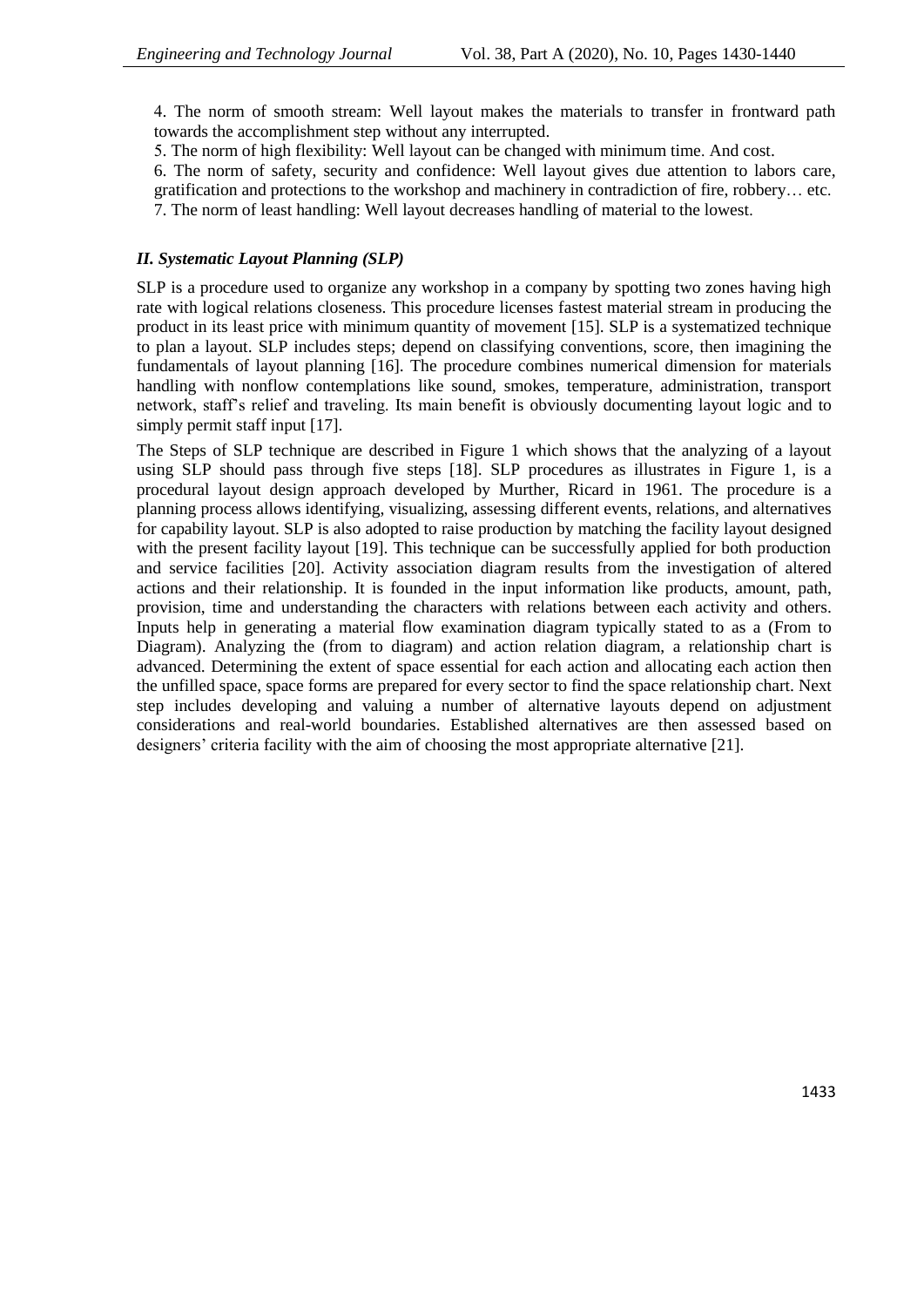

**Figure 1: Systematic layout planning implementation diagram [20]**

## **4. Systematic Layout Planning Implementation**

#### *I. Implementation Overview*

SLP is applied in Al-Faris General Company as a case study where the water filter workshop is chosen for applying the steps previously mentioned in Figure 1. Al –Faris state company is one of the formations of Ministry of Industry and Minerals. It is specialized in the field of manufacturing heavy engineering equipment and water treatment units of various capacities. Water filter workshop consists of four departments these are preparations, assembly, structure, mechanical operation and drying, each department includes many machines and tools. These departments are shown in Figure 2 that illustrate existing or current layout of water filter.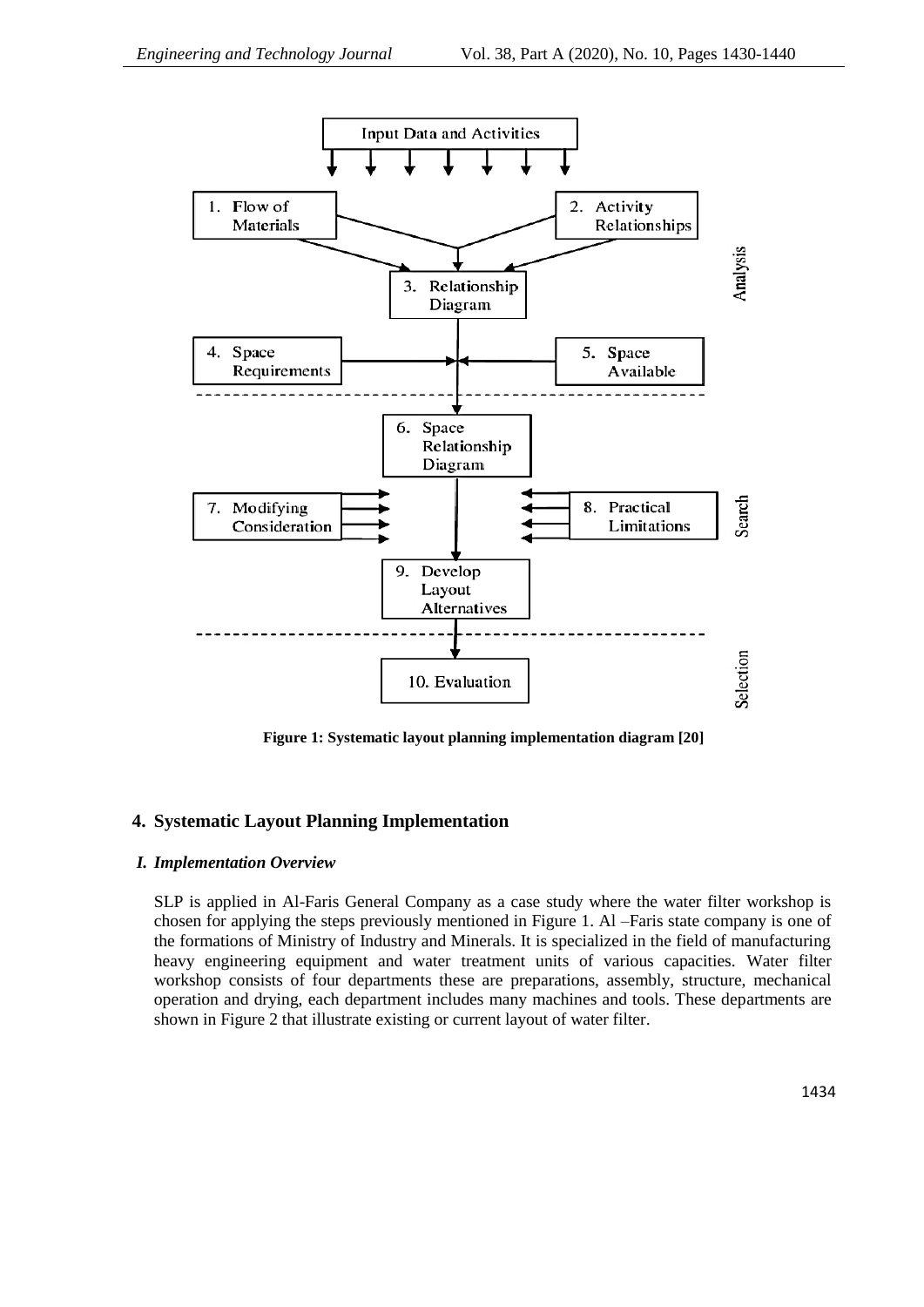

**Figure 2: Current layout**

## *II. Applying SLP technique*

The SLP CS includes the flowing steps**:**

## *i. Flow process of filter***:**

To go through the manufacturing processes diagram for the product under study (the filter), a flow process diagram is drawn to illustrate the sequence of manufacturing process. These sequential processes are shown in Figure 3 starts with drawing raw materials from the stores to be cleaned by sand blasting, then cutting process according to the routing sheet for predefined dimensions is performed…. and so on up to testing and painting operations to get the final product. The symbols specification in Figure 3 is defined as shown in Figure 4.

#### ii. *SLP analysis*

Adopting the investigation of the manufacturing process for filter product, it is noticed that extended handling of raw material can be decreased to solve the problem of unused area. To improve the plant layout applying SLP is adopted, for continuous work flow. Based on the most related manufacturing processes, relationship of each activity to improve handling is considered as illustrated in Table I. The nearness value is defined according to similar case studies in literature as: A=Absolutely necessary = 16,  $E =$  Especially important = 8, I= important = 4 O= Ordinary closeness = 1 and U= Unimportant = 0.

These values are used to illustrate the relationship between each two departments, this evaluation shows the importance of the two departments being close to each other, for example the relationship between material drawing and sand cleaning (SC) is A this means that the degree of their closeness with each other is necessary.

## *iii. Current layout scores*

The current layout is studied and many observation and discussion with professionals from the company was performed. Relationship between processes is checked to apply their scores and then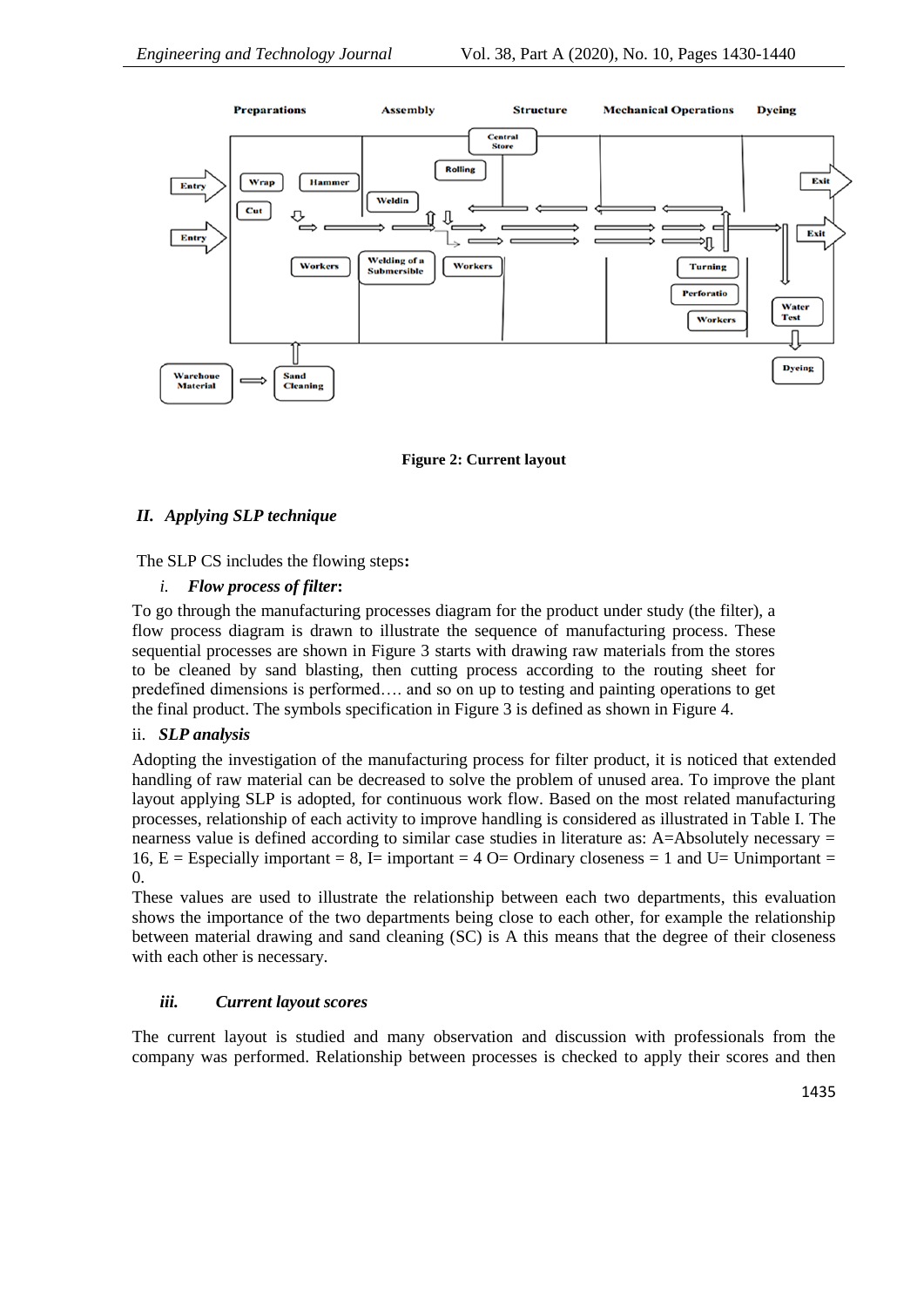relationship score matrix of the manufacturing activities is gained as illustrated in Table II, which displays the aggregate scores for current situation depend the importance relationship scores mentioned previously. The scores gained of relationship calculation are 281.

| <b>Material Drawing</b>         |  |
|---------------------------------|--|
| <b>Sand Cleaning</b>            |  |
| <b>Cutting Process</b>          |  |
| <b>Rap Process</b>              |  |
| <b>Hammer Process</b>           |  |
| <b>Rolling Process</b>          |  |
| <b>Welding Process</b>          |  |
| <b>Welding of A Submersible</b> |  |
| <b>Turnning Process</b>         |  |
| <b>Perforation Process</b>      |  |
| <b>Water Test</b>               |  |
| Dyeing                          |  |

**Figure 3: Flow process of filter**



**Figure 4: Symbols specification**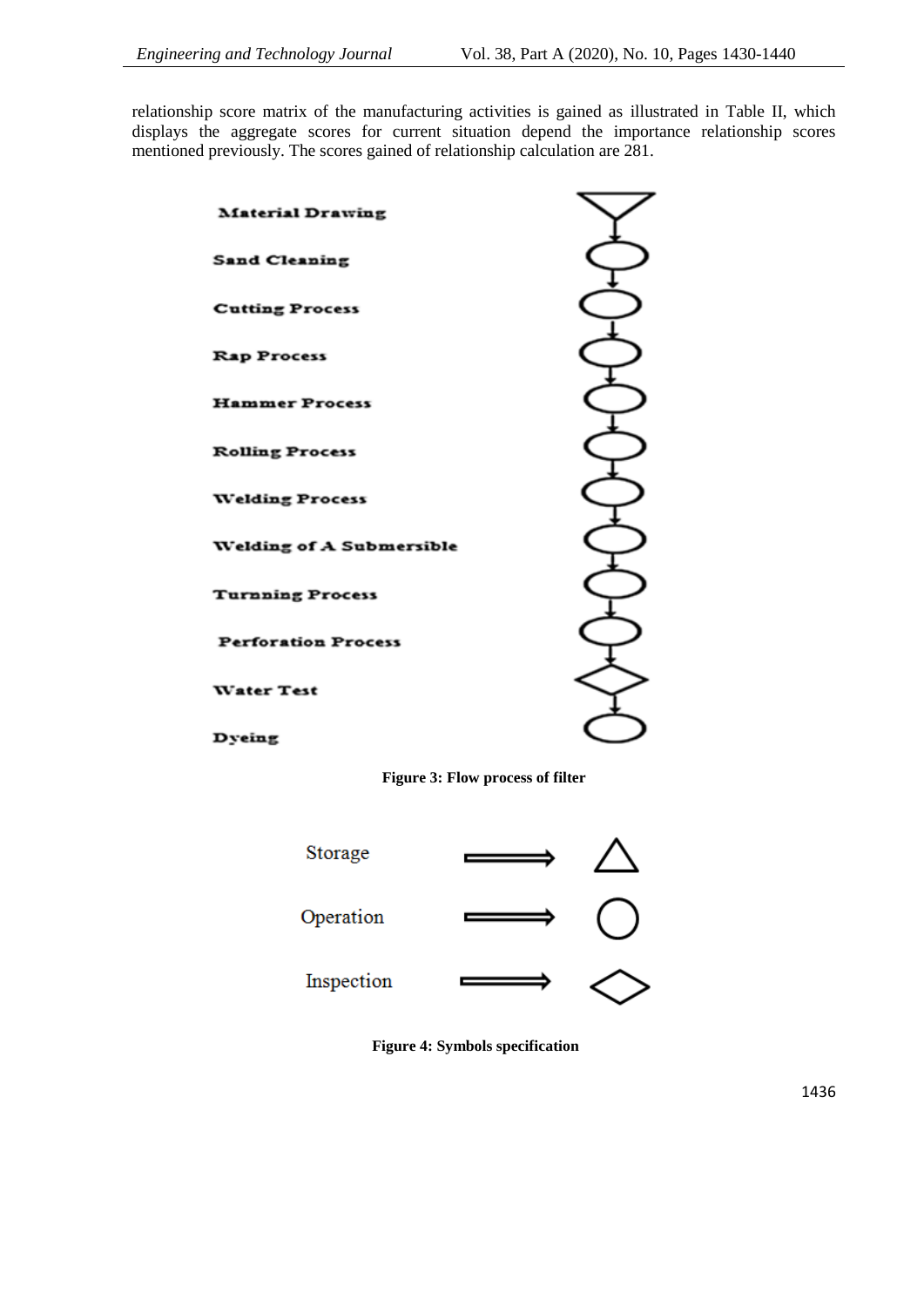|                          | DY       | <b>WT</b> | <b>PP</b> | TP       | <b>WS</b> | <b>WP</b> | RP       | HP | <b>WP</b> | $\bf CP$ | <b>SC</b> | <b>MD</b> |
|--------------------------|----------|-----------|-----------|----------|-----------|-----------|----------|----|-----------|----------|-----------|-----------|
| <b>Materials Drawing</b> | U        | U         | U         | U        | $\Omega$  | $\Omega$  | $\Omega$ | I  |           |          | A         |           |
| Sand cleaning            | U        | U         | U         | U        | $\Omega$  | $\Omega$  | $\Omega$ |    |           |          |           |           |
| Cutting process          | U        | U         |           |          | E         | E         | Е        | A  | A         |          |           |           |
| Wrap process             | U        | U         | I         |          | E         | Е         | Ε        | A  |           |          |           |           |
| Hammer process           | U        | U         | $\Omega$  | $\Omega$ | E         | Е         | E        |    |           |          |           |           |
| Rolling process          | U        |           | I         |          | A         | A         |          |    |           |          |           |           |
| Welding process          | U        | $\Omega$  |           |          | A         |           |          |    |           |          |           |           |
| Welding of a submersible | U        | $\Omega$  |           |          |           |           |          |    |           |          |           |           |
| Turning process          | $\Omega$ |           | A         |          |           |           |          |    |           |          |           |           |
| Perforation process      | $\Omega$ | I         |           |          |           |           |          |    |           |          |           |           |
| Water test               | E        |           |           |          |           |           |          |    |           |          |           |           |

## **TABLE I: Activity relationship matrix**

### **TABLE II: Current layout scores**

|                             | <b>Total</b> | <b>DY</b>        | <b>WT</b>        | $\bf PP$         | TP               | <b>WS</b>    | <b>WP</b>    | RP           | HP             | <b>WP</b>      | $\bf CP$       | SC | MD |
|-----------------------------|--------------|------------------|------------------|------------------|------------------|--------------|--------------|--------------|----------------|----------------|----------------|----|----|
| Materials<br>Drawing        | 31           | $\mathbf{0}$     | $\boldsymbol{0}$ | $\mathbf{0}$     | $\mathbf{0}$     | 1            | $\mathbf{1}$ | 1            | $\overline{4}$ | $\overline{4}$ | $\overline{4}$ | 16 |    |
| Sand cleaning               | 15           | $\boldsymbol{0}$ | $\boldsymbol{0}$ | $\boldsymbol{0}$ | $\boldsymbol{0}$ | $\mathbf{1}$ | $\mathbf{1}$ | $\mathbf{1}$ | $\overline{4}$ | $\overline{4}$ | $\overline{4}$ |    |    |
| Cutting<br>process          | 58           | $\boldsymbol{0}$ | $\boldsymbol{0}$ | $\mathbf{1}$     | $\mathbf{1}$     | 8            | 8            | $\,8\,$      | 16             | 16             |                |    |    |
| Wrap process                | 42           | $\boldsymbol{0}$ | $\boldsymbol{0}$ | $\mathbf{1}$     | $\mathbf{1}$     | $\,8\,$      | 8            | $\,8\,$      | 16             |                |                |    |    |
| Hammer<br>process           | 26           | $\mathbf{0}$     | $\boldsymbol{0}$ | $\mathbf{1}$     | $\mathbf{1}$     | 8            | 8            | $\,8\,$      |                |                |                |    |    |
| Rolling<br>process          | 41           | $\mathbf{0}$     | $\mathbf{1}$     | $\overline{4}$   | $\overline{4}$   | 16           | 16           |              |                |                |                |    |    |
| Welding<br>process          | $25\,$       | $\boldsymbol{0}$ | $\mathbf{1}$     | $\overline{4}$   | $\overline{4}$   | 16           |              |              |                |                |                |    |    |
| Welding of a<br>submersible | 9            | $\boldsymbol{0}$ | 1                | $\overline{4}$   | $\overline{4}$   |              |              |              |                |                |                |    |    |
| Turning<br>process          | 21           | $\mathbf{1}$     | $\overline{4}$   | 16               |                  |              |              |              |                |                |                |    |    |
| Perforation<br>process      | 5            | $\mathbf{1}$     | $\overline{4}$   |                  |                  |              |              |              |                |                |                |    |    |
| Water test                  | $\,8\,$      | $\,8\,$          |                  |                  |                  |              |              |              |                |                |                |    |    |
| Total                       | 281          |                  |                  |                  |                  |              |              |              |                |                |                |    |    |

## **iv.** *Proposed layout*

As shown in Figure 5, an alternative design has been proposed based on manufacturing processes relations, machines utilization and work flow.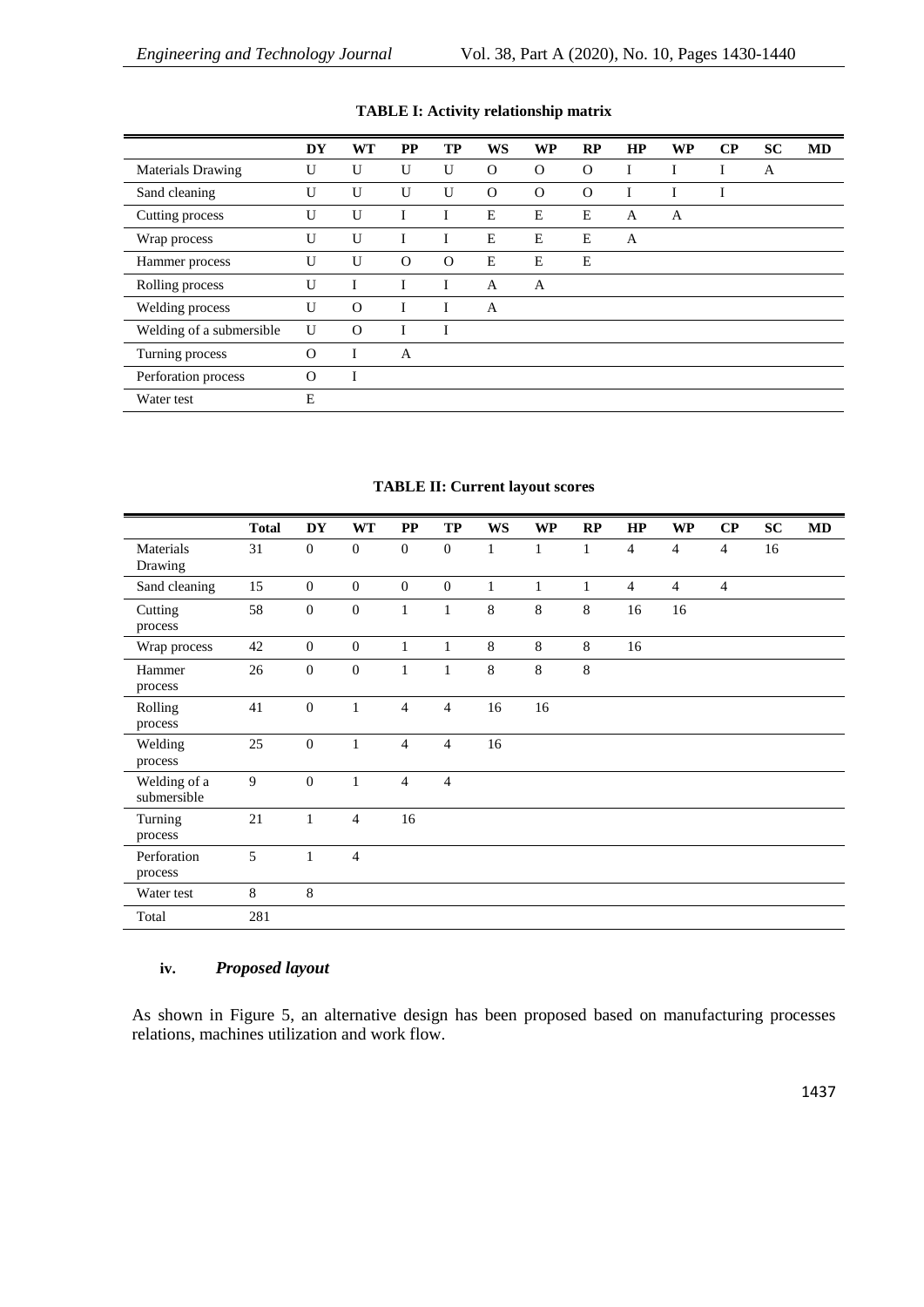In the proposed layout, two additional stations are added; these are a waste store and a waiting station. The purpose of adding the waste store is to collect excess waste from the parts in the production stages as soon as possible, so it is suggested to be inside the factory for increasing transportation speed. Adding the waiting station due to not impede the movement of workers and the transport tools used inside the factory, where the finished parts are placed in a waiting station to complete the manufacturing process smoothly and for easy arrangement. The proposed is to rearrange the relationship between the sections of the workshop and to apply the scores that were suggested; this proposal achieved 341 scores as shown in the Table III.



**Figure 5: Proposed layout**

|                             | <b>Total</b>   | <b>DY</b>        | <b>WT</b>      | PP             | <b>TP</b>      | <b>WS</b>        | <b>WP</b>      | RP               | HP               | <b>WP</b>                | $\bf CP$     | SC | <b>MD</b> |
|-----------------------------|----------------|------------------|----------------|----------------|----------------|------------------|----------------|------------------|------------------|--------------------------|--------------|----|-----------|
| Materials<br>Drawing        | 34             | 8                | $\mathbf{0}$   | $\overline{4}$ | $\overline{4}$ | $\boldsymbol{0}$ | $\mathbf{1}$   | $\boldsymbol{0}$ | $\boldsymbol{0}$ | $\boldsymbol{0}$         | $\mathbf{1}$ | 16 |           |
| Sand cleaning               | 18             | 8                | $\mathbf{0}$   | $\overline{4}$ | $\overline{4}$ | $\mathbf{0}$     | $\mathbf{1}$   | $\boldsymbol{0}$ | $\overline{0}$   | $\mathbf{0}$             | $\mathbf{1}$ |    |           |
| Cutting<br>process          | 68             | $\mathbf{0}$     | $\overline{4}$ | 16             | 16             | $\overline{4}$   | 16             | $\overline{4}$   | $\overline{4}$   | $\overline{\mathcal{L}}$ |              |    |           |
| Wrap process                | 64             | $\overline{4}$   | 16             | $\overline{4}$ | $\overline{4}$ | 8                | $\overline{4}$ | 8                | 16               |                          |              |    |           |
| Hammer<br>process           | 48             | $\overline{4}$   | 16             | $\overline{4}$ | $\overline{4}$ | $\,8\,$          | $\overline{4}$ | $\,8\,$          |                  |                          |              |    |           |
| Rolling<br>process          | 37             | $\mathbf{1}$     | 8              | $\overline{4}$ | $\overline{4}$ | 16               | $\overline{4}$ |                  |                  |                          |              |    |           |
| Welding<br>process          | 24             | $\boldsymbol{0}$ | $\overline{4}$ | $\,8\,$        | $8\,$          | $\overline{4}$   |                |                  |                  |                          |              |    |           |
| Welding of a<br>submersible | 16             | $\mathbf{0}$     | 8              | $\overline{4}$ | $\overline{4}$ |                  |                |                  |                  |                          |              |    |           |
| Turning<br>process          | 20             | $\boldsymbol{0}$ | $\overline{4}$ | 16             |                |                  |                |                  |                  |                          |              |    |           |
| Perforation<br>process      | $\overline{4}$ | $\boldsymbol{0}$ | $\overline{4}$ |                |                |                  |                |                  |                  |                          |              |    |           |
| Water test                  | 8              | 8                |                |                |                |                  |                |                  |                  |                          |              |    |           |
| Total                       | 341            |                  |                |                |                |                  |                |                  |                  |                          |              |    |           |

#### **TABLE III: Proposed layout scores**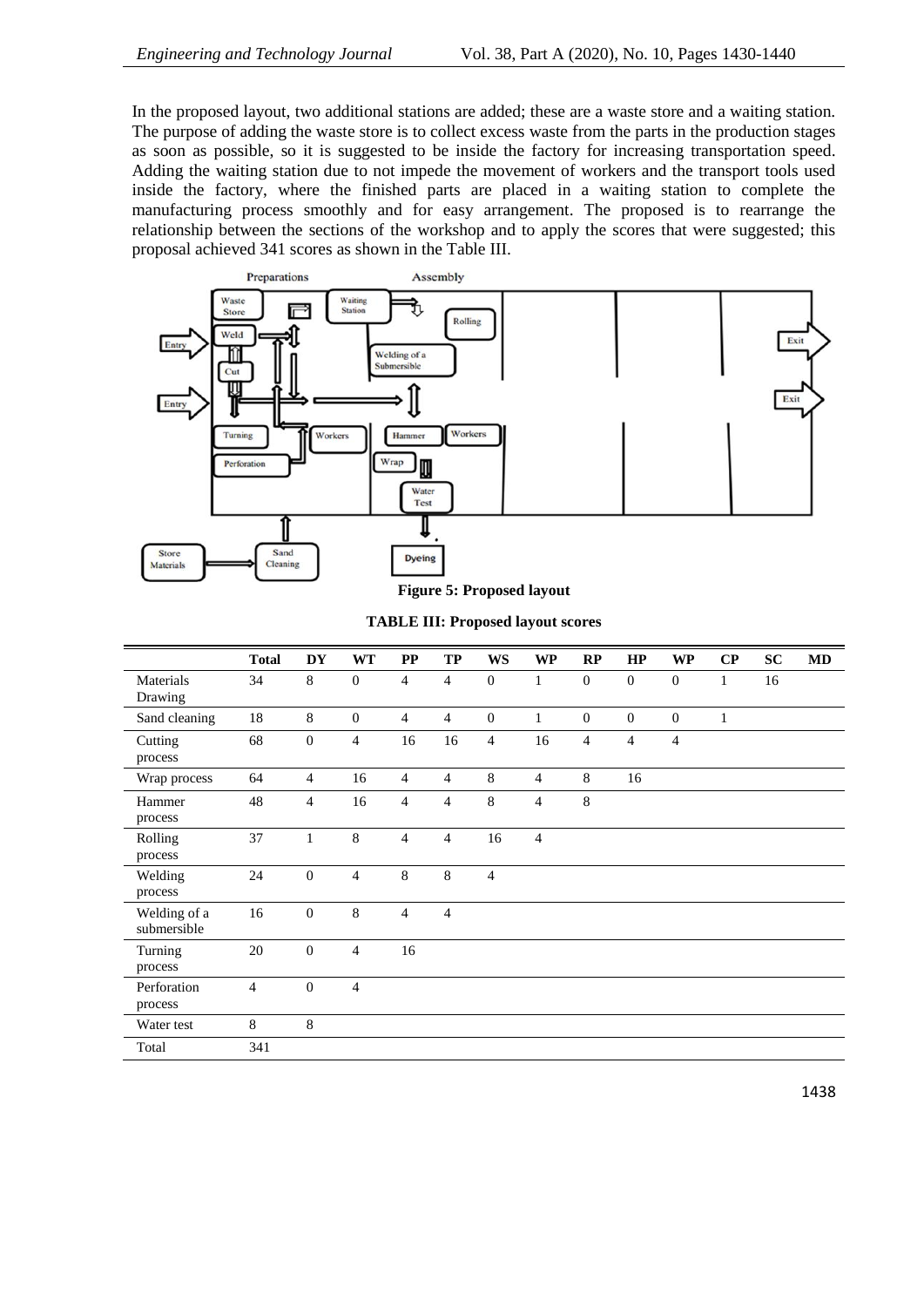## *V. Proposed Layout Evaluation*

After analyzing present layout and the suggested layout, it is found that the proposed layout got higher score and this means that it is better than the current state through which will reduce the time of handling and movement between departments. Increasing the score means that the proposed layout is better than the current layout, by relying on the applied mechanism, which is an evaluation of the relation-ship between each of the two parts through the degree of their closeness to each other. In the proposed layout, the waste distances during the movement between the departments within the factory are reduced, so reducing the distance is a time gain. This increases the safety for the present layout of the workshop, offers flexibility, increases material and workers flow, besides utilizes space efficiently as presented in able IV.

### **TABLE IV: Comparison of the current layout with proposed alternative**

| <b>Facility layout</b>   | <b>Current layout</b> | <b>Proposed layout</b> |
|--------------------------|-----------------------|------------------------|
| <b>Scores Evaluation</b> | 40.                   | 341                    |

## **5. CONCLUSIONS**

In this paper a real world problem is considered aiming to redesign the current layout of filter manufacturing work shop in AL-Faris state company. The current layout suffers from long transportation which causes extra manufacturing time. For improving performance and productivity in this workshop, SLP is used for improving the current layout. The main objective of the study is determining the current bottlenecks in the existing layout of the company to develop a better layout and minimize the total distance travelled. The main problem identified is the long distance travelled caused by poor facility planning in the company. Throughout many observation and discussion with the experts of the company, it is found that there are bottlenecks between the departments and random in the organization of machine sites in the production line. Therefore, SLP is adopted and a new layout for the production line followed is suggested and compared with the current layout. Analyzing by using systematic layout planning technique showed that the results for the proposed layout got 341score; while the current layout got only 281 score based on the manufacturing and facility relations. This result means that the proposed layout is better than the current layout. Reorganization of the water filter production lines has a significant role in increasing productivity and reducing the waste distances, consequently using SLP for new plant layout suggestion may significantly decreases the distance of material flow from raw material storage to packing department. For future work another product and other layout rearrangement could be compared with the current state layout. Optimization techniques could be adopted too for the best solution.

## **REFERENCES**

**[1]** A.J. Khan, D.J. Tidke and M.T. Scholar, "Designing facilities layout for small and medium enterprises, " International journal of Engineering research and General Science, Vol. 1, Issue. 2. 2013.

**[2]** Q. Liin, and D. Wang, "Facility layout planning with shell and fuzzy AHP method based on human reliability for operating theatre, " Journal of Healthcare Engineering, vol. 2019, 12 pages, Article ID 8563528, 2019.

**[3]** X.F. Low, and K.Y. Wong, "Redesign and simulation of Facility Layout in A Manufacturing Company," Journal Mekanikal, Vol. 40, No. 2, 2017.